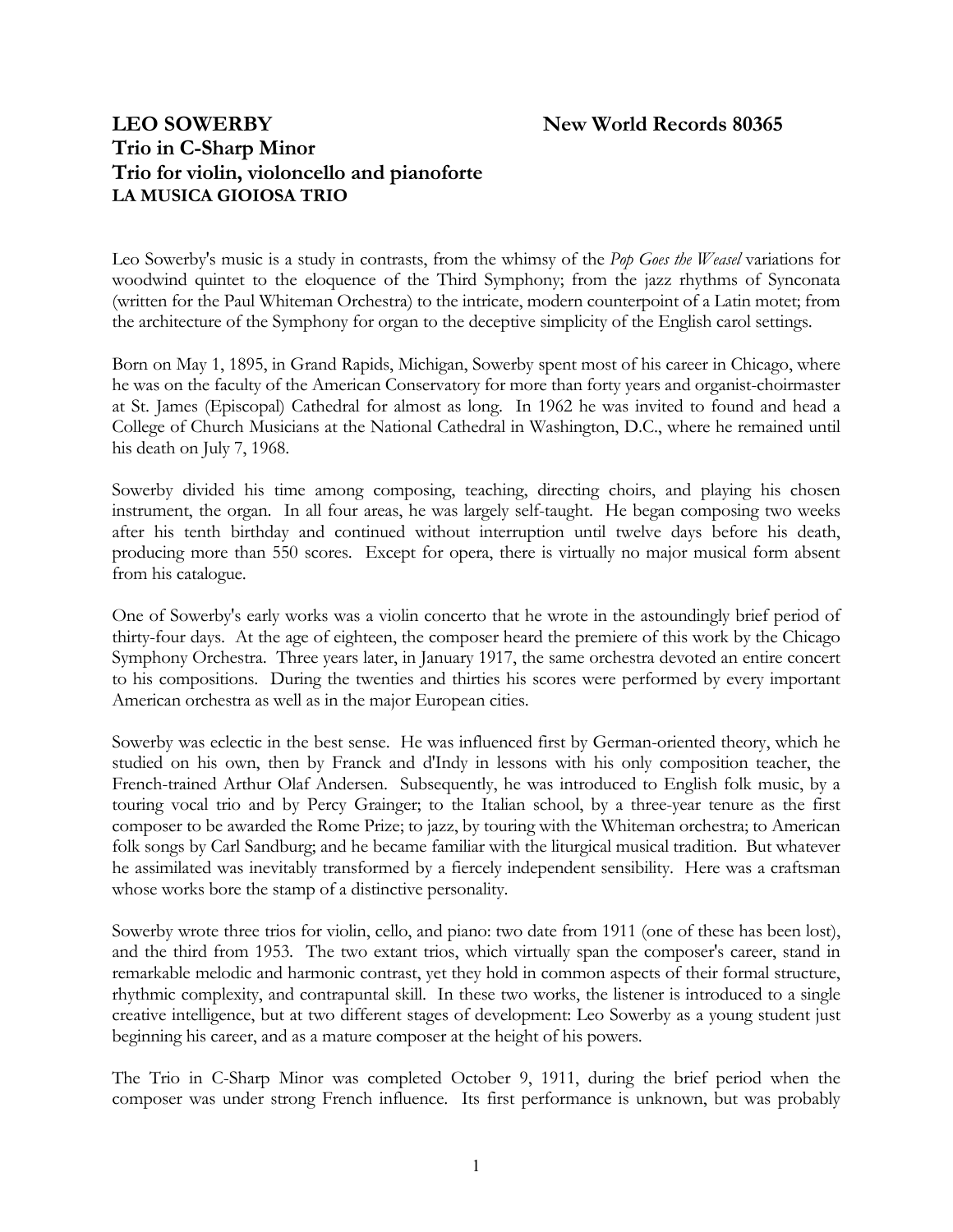given by Sowerby and a father-and-son team from the Chicago Symphony, Herman Felber, Senior (cellist), and Junior (violinist).

The four movements consist of an energetic allegro in sonata form; a dreamy slow movement, in which melodic interest continually passes from one instrument to another in dynamic counterpoint; a kind of "scherzo diabolique"; and a rondo finale that could well have been subtitled "alla tarantella."

The later trio is dedicated to the composer's long time friend Dr. James Lafayette German of Cornell University's Laboratory of Human Genetics at The New York Hospital. The pencil sketches for the three movements bear the dates May 18, 1952; Feb. 14, 1953; and June 30, 1953.

Beginning and ending slowly, with a melody derived from its main theme, the first movement is in modified sonata form. Among its notable features are the ten-measure principal theme, in which the second phrase is an exact inversion of the first, and the strict fugue on that theme in the development. To this, a lyrical subordinate theme provides the perfect foil. The second movement contrasts a languorous melody, given out by the strings, with a striking bell-motif, first heard in the piano. The final movement makes a strong rhythmic appeal with its angular initial theme and martial second theme. The outer movements are nominally in B major, with the middle movement in D major. —Ronald M. Huntington

Ronald M. Huntington, *a professor at Chapman College and an organist-choirmaster, has recently completed a biography of Leo Sowerby.*

### SELECTED BIBLIOGRAPHY

- Hines, Robert Stephens, ed. *The Composer's Point of View*. Norman: University of Oklahoma Press, 1963. Pp. 64-78.
- Howard, John Tasker. *Our Contemporary Composers*. New York: Thomas Y. Crowell, 1941.
- Huntington, Ronald M. "The Musical Contribution of Leo Sowerby," Master's thesis, University of Southern California, 1957.

Schreiber, Lawrence. "Leo Sowerby," *Music Journal Annual Anthology*, 1967, pp. 42 ff.

Sowerby, Leo. "Composition in Relation to the Church and Allied Fields in America," in Hinrichsen, Max, *Organ and Choral Aspects and Prospects*. London: Hinrichsen, 1958.

### SELECTED DISCOGRAPHY

*All on a Summer's Day*. Louisville Orchestra, Robert Whitney conducting. Louisville LOU-56-6.

*Classic Concerto*. Rolf Karlsen, organ; Oslo Philharmonic Orchestra, William Strickland conducting. CRI SD 165.

*Piano Works*. Gail Quillman, piano. New World 80376.

*Pop Goes the Weasel*. Westwood Wind Quintet. Crystal 101.

*Symphony in G Major*. David Mulbury, organ. Lyrichord 7306.

**La Musica Gioiosa Trio** was formed in 1984 by Karl Davies, violinist; Margaret Daly, cellist; and Gail Quillman, pianist. Mr. Davies is a native of Cardiff, Wales, and has performed with the Freiburg Philharmonic Orchestra and the Dreisam Trio. Ms. Daly, also a former member of the Dreisam Trio, has taught and performed in Europe. Ms. Quillman appears frequently as a recitalist and as a soloist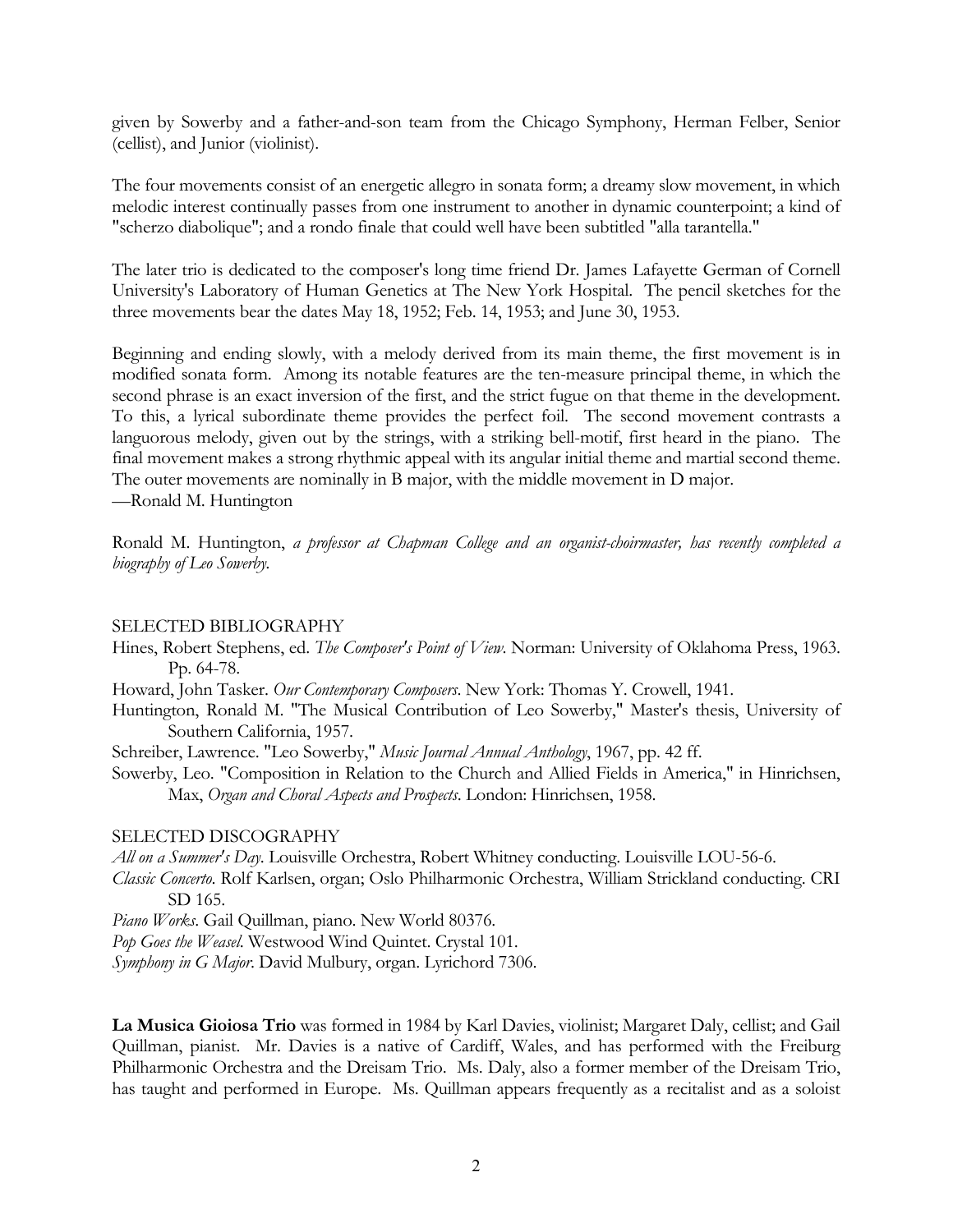with orchestras in the United States and Europe; she has recorded an album of Leo Sowerby's piano music for New World Records (80376).

Leo Sowerby Trio in C-Sharp Minor 1- Allegro moderato con fuoco (15:48) 2- Larghetto tranquillo (6:51) 3- Scherzo (5:38) 4- Vivace ma non troppo (7:10) Trio for Violin, Violoncello and Pianoforte 5- Slow and solemn; Fast, with verve (14:14) 6- Quiet and serene (10:53) 7- Fast, with broad sweep (8:34)

La Musica Gioiosa Trio Karl Davies, violin Margaret Daly, cello Gail Quillman, piano

Producer: Joseph Golan Engineer: Bill Bradley Assistant engineer: John Armstrong Recorded June 1989 at Universal Recording Corp., Studio A, Chicago, Illinois Cover art: Edward Hopper, Railroad Sunset, 1929. Oil on canvas, 28 1/2 X 47 3/4 in. Whitney Museum of American Art, New York. Bequest of Josephine N. Hopper, 70.1189. Cover design: Bob Defrin

1990 © 1990 Recorded Anthology of American Music, Inc. All rights reserved.

### FOR NEW WORLD RECORDS:

Herman E. Krawitz, President; Paul Marotta, Managing Director; Paul M. Tai, Director of Artists and Repertory; Lisa Kahlden, Director of Information Technology; Virginia Hayward, Administrative Associate; Mojisola Oké, Bookkeeper; Ben Schmich, Production Associate.

RECORDED ANTHOLOGY OF AMERICAN MUSIC, INC., BOARD OF TRUSTEES: David Hamilton, Treasurer; Milton Babbitt; Emanuel Gerard; Adolph Green; Rita Hauser; Herman E. Krawitz; Arthur Moorhead; Elizabeth Ostrow; Don Roberts; Patrick Smith; Frank Stanton.

Francis Goelet (1926-1998), Chairman

# **NO PART OF THIS RECORDING MAY BE COPIED OR REPRODUCED WITHOUT WRITTEN PERMISSION OF R.A.A.M., INC.**

## **NEW WORLD RECORDS 16 Penn Plaza #835 NEW YORK, NY 10001-1820 TEL 212.290-1680 FAX 212.290-1685**